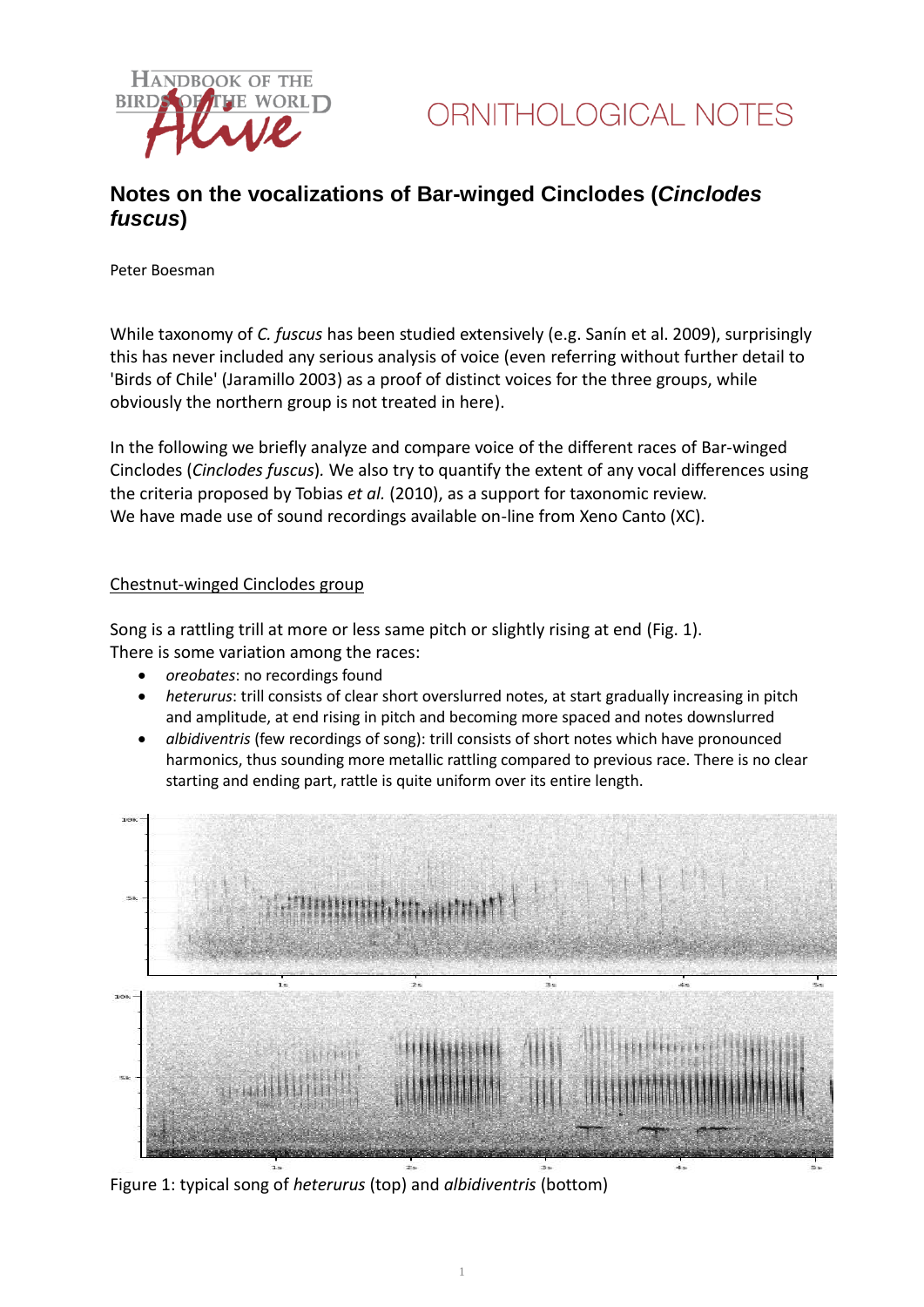

# ORNITHOLOGICAL NOTES

#### Common features among the above races:

note length in trill: 0.03 - 0.05s pace\* in trill: 0.044 - 0.05 max freq of notes in trill: 5000-6000Hz min freq of notes in trill: 1700-2000Hz \* Pace measured here as period: duration between 2 consecutive notes

#### Cream-winged Cinclodes group

Song is quite distinctive: a series of well-spaced very high-pitched notes dropping and switching into a lower-pitched fast rattling trill which then again rises and slows into similar very high-pitched notes (Fig. 2). This is the case for widespread race *albiventris*. There are 4 additional races from NW Argentina (!), at least for *tucumanus* the same song has been recorded.



Figure 2: typical song of Cream-winged Cinclodes group

#### Main features: max freq of start and end notes: 8000-10000Hz note length in trill: 0.018-0.019s pace in trill: 0.024-0.03 max freq of notes in trill: 5000-6000Hz min freq of notes in trill 2000-2500Hz

### Buff-winged Cinclodes group

Song is more similar to Chestnut-winged Cinclodes (based on few recordings), but note length shorter and pace faster: a rattling trill initiated with some well-spaced introductory notes and ending with a few rising notes, but overall with little change in pitch. Note shape in trill seems to be somewhat different as well, not nicely overslurred notes (Figure 3). Compared to Chestnut-winged Cinclodes, there is not a smooth transition from introductory notes into the trill and from the trill into the ending notes (Jaramillo describes this as a trill on same pitch vs a trill going down and up again).

Main features: note length in trill: 0.018-0.019s pace in trill: 0.028-0.03 max freq of notes in trill: c. 5000Hz min freq of notes in trill c. 2000Hz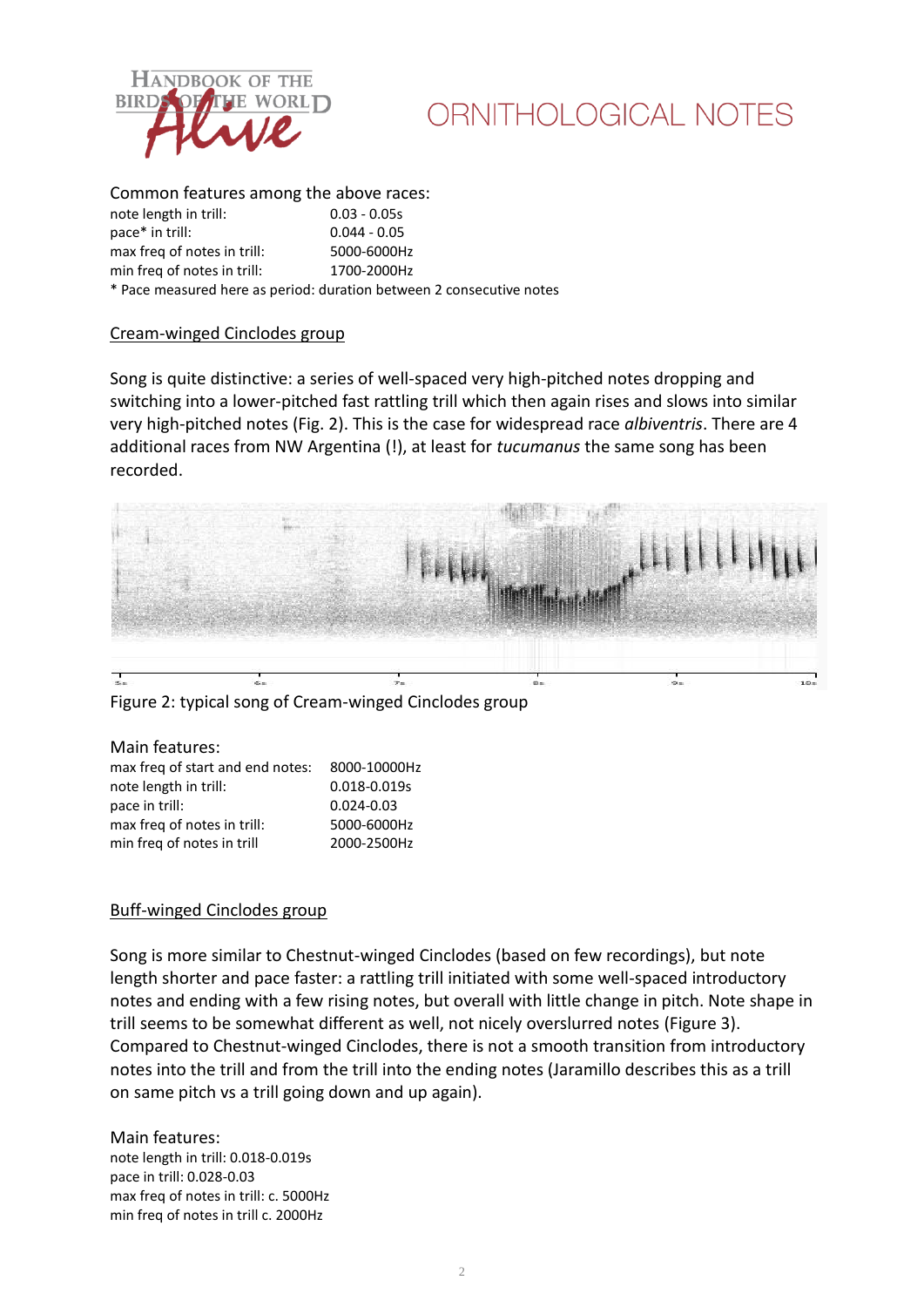

# ORNITHOLOGICAL NOTES





It must be said that depending on the level of excitement, there is quite some variation in song, such as number of notes and total length, and the upper frequency reached. Song phrases are also sometimes delivered in continuous series. On average, Cream-winged Cinclodes delivers the longest songs with most introductory and ending notes.

We did not compare call notes.

### **Conclusion:**

Cream-winged Cinclodes group vs. Chestnut-winged Cinclodes group: the former reaches highest frequency and overall largest frequency range (score 3), reaches the highest pace in the trilled part (2) with shortest notes (2). This leads to a total vocal score of 5 when applying Tobias criteria.

Cream-winged Cinclodes group vs. Buff-winged Cinclodes group: the former reaches highest frequency and overall largest frequency range (score 2), has a much larger number of introductory and ending notes (2), and a longer overall song length (1). This leads to a total vocal score of 4 when applying Tobias criteria.

Chestnut-winged Cinclodes group vs. Buff-winged Cinclodes group: the former has the longest note length (score 2), slowest pace (score 2), different note shape (1). This leads to a total vocal score of 4 when applying Tobias criteria.

This note was finalized on 13th July 2015, using sound recordings available on-line at that moment. We would like to thank in particular the many sound recordists who placed their recordings for this species on XC: Israel Aragon, Peter Boesman, Alvaro Jaramillo, Joe Klaiber, Niels Krabbe, Bernabe Lopez-Lanus, John V Moore, Leonardo Ordoñez Delgado, Christian Pinto, John Van der Woude and Charlie Vogt.